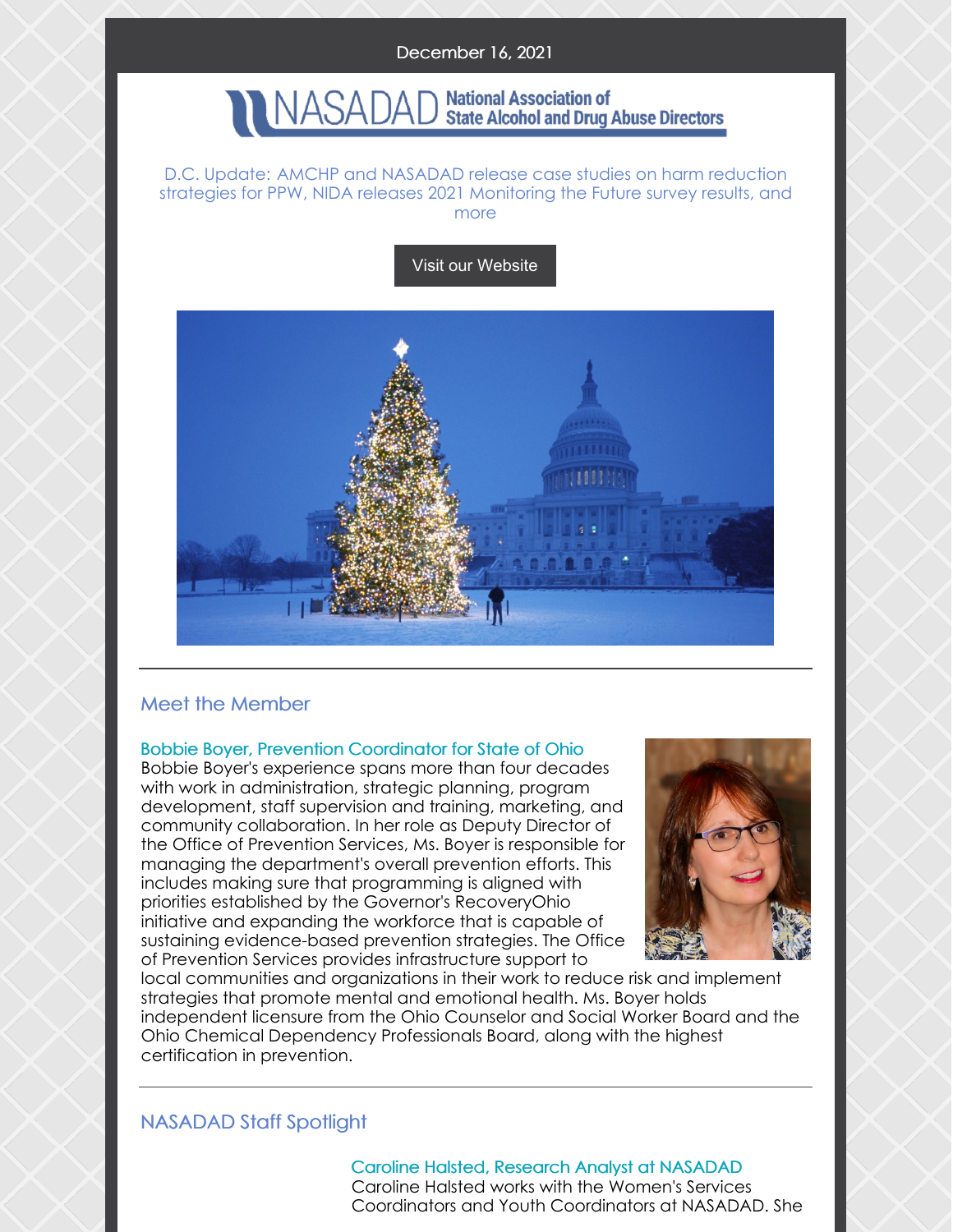

has worked on several large projects with the Association including a [publication](https://nasadad.org/2021/02/reaching-youth-at-risk-for-substance-use-and-misuse-early-intervention-resources-and-practices/) on early intervention for youth at risk for substance use disorders and harm reduction case [studies](https://infogram.com/state-harm-reduction-strategies-1h7k230lmzdmv2x?live) for pregnant and parenting women (PPW). She previously worked for the Illinois Governor's Federal Affairs Office and participated in the National Institute on Drug Abuse's summer research internship program. Caroline holds a B.S. in Community Health with a concentration in health planning and administration and a minor in Political Science from the University of Illinois at Urbana-Champaign.

# News from NASADAD

### AMCHP and NASADAD release case studies on harm reduction strategies for PPW

The Association of Maternal and Child Health Programs (AMCHP), in collaboration with NASADAD, recently [released](https://infogram.com/state-harm-reduction-strategies-1h7k230lmzdmv2x?live) an interactive collection of case studies on State harm reduction strategies. The resource was developed to highlight successful collaborations between State Maternal and Child Health (MCH) Title V programs and State alcohol and drug use agencies,

**State Harm Reduction Strategies: Improving Outcomes for Reproductive-Aged Women Who Use Substances** 

and Child Health (MCH) Title V progra



identify examples of evidence-based harm reduction practices at the State and local level, and share key takeaways of these practices. State profiles were developed for Alabama, Colorado, Connecticut, Florida, Iowa, Nevada, New Jersey, Pennsylvania, Rhode Island, and Vermont and harm reduction services included contraceptive counseling; care-quality collaboratives; Screening, Brief Intervention, and Referral to Treatment (SBIRT); naloxone distribution; medicationassisted treatment (MAT); and syringe service programs.

# Around the Agencies

# SAMHSA accepting applications for new Harm Reduction Grant Program

The Substance Abuse and Mental Health Services Administration (SAMHSA) is now accepting applications for the new SAMHSA Harm Reduction Grant Program. As described in the funding [announcement](https://www.samhsa.gov/grants/grant-announcements/sp-22-001?utm_source=SAMHSA&utm_campaign=52c71eff8a-SAMHSA_Announcement_2021_12_15_1600569&utm_medium=email&utm_term=0_ee1c4b138c-52c71eff8a-169197670), this funding, which was authorized by the American Rescue Plan Act (ARPA), will help increase access to a range of community harm reduction services and support harm reduction service providers as they work to help prevent overdose deaths and reduce the health risks often associated with substance use. A webinar to review the requirements of the grant program will be held on December 20<sup>th</sup> at 2:00pm. Registration is not required and the webinar can be accessed [here](https://www.zoomgov.com/j/1607325994?pwd=RGJkNUFRZ28yRDIxT3dka1dRd2JEQT09&utm_source=SAMHSA&utm_campaign=52c71eff8a-SAMHSA_Announcement_2021_12_15_1600569&utm_medium=email&utm_term=0_ee1c4b138c-52c71eff8a-169197670#success).

### SAMHSA releases publication on buprenorphine in primary care settings

The Substance Abuse and Mental Health Services Administration recently released a new publication titled Practical Tools for Prescribing and Promoting [Buprenorphine](https://store.samhsa.gov/product/practical-tools-for-prescribing-promoting-buprenorphine-primary-care-settings/pep21-06-01-002?utm_source=SAMHSA&utm_campaign=640129dd74-New_Publication_2021_12_14_1600561&utm_medium=email&utm_term=0_ee1c4b138c-640129dd74-167785569) in Primary Care Settings. As described in the publication, the resource provides information to primary care providers and practices on how to implement opioid use disorder treatment using buprenorphine and identifies